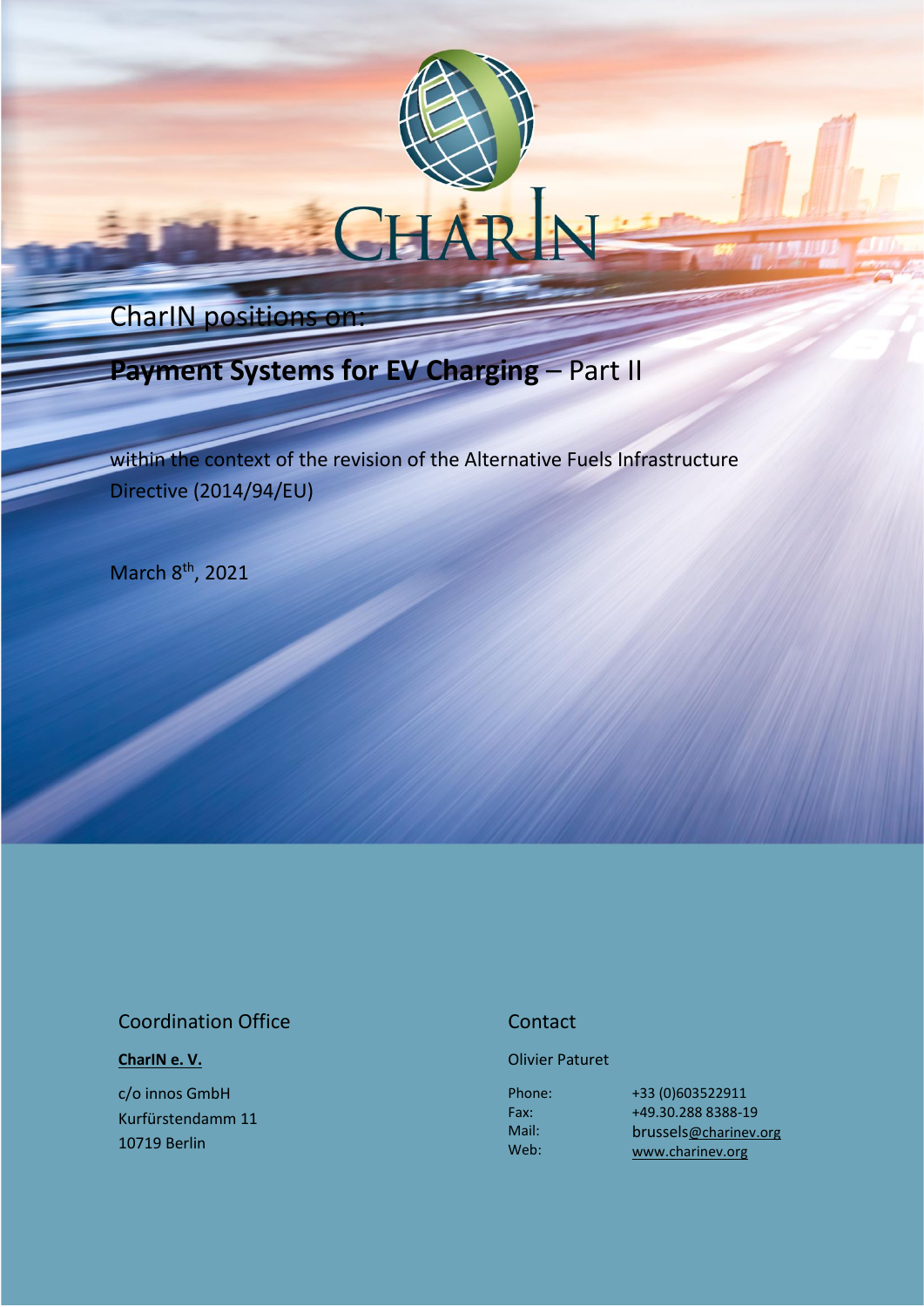## CharIN position on: "Payment Systems for EV Charging – Part II"

### **Background:**

The revision of Directive 2014/94/EU of the European Parliament and of the Council of October 22, 2014 on the development of the infrastructure for alternative fuels (OJ L 307 of October 28, 2014, p. 1) is calling for a new approach to the topics related to payment systems for EV charging.

On November 27<sup>th</sup>, CharIN already issued a position paper on payment systems focusing on preferred options for ad-hoc payments, stating that:

- Already today, ad-hoc payments can be made directly and easily by the customer using credit or debit card details. Mandatory additional payment terminal hardware installation on charging points should be avoided.
- The cash payment solution on charging points is also not recommended.

This second CharIN postion paper on payment systems is focusing on the display of prices and the handling of transaction receipts.

The vast majority of Electric Vehicle (EV) charging events are managed easily by customers through the use of their selected e-Mobility Service Provider (MSP) contract. Publicly accessible charging points are integrated into a comprehensive roaming system based on commercial agreements between parties. New technological developments will further enhance the EV driver experience with contract-based charging, reducing the need for ad-hoc charging.

### **CharIN recommendations**

### Price Display

Prices to customers for the charging service on any given charging point can vary between MSPs. Chargepoint operators (CPOs) and MSPs enter in bi-lateral commercial agreements, which result in a variety of attractive customer offers tailored towards each MSP's customer groups. Access to charging networks should be open and free from discrimination for all MSPs and not be restricted via exclusive contracts. Each MSP is free to establish prices for its services in an increasingly competitive market.

- Prices for ad-hoc charging should be presented at first glance, directly on the display of the charging station or via web/smartphone application. This provides a basis for comparison between, and full transparency of charging services for the EV drivers. The ad-hoc prices should also be made transparent before EV drivers start their journey, e.g. on the operators website.
- Prices for contract-based charging are displayed by the MSP on the web/smartphone application in full transparency.